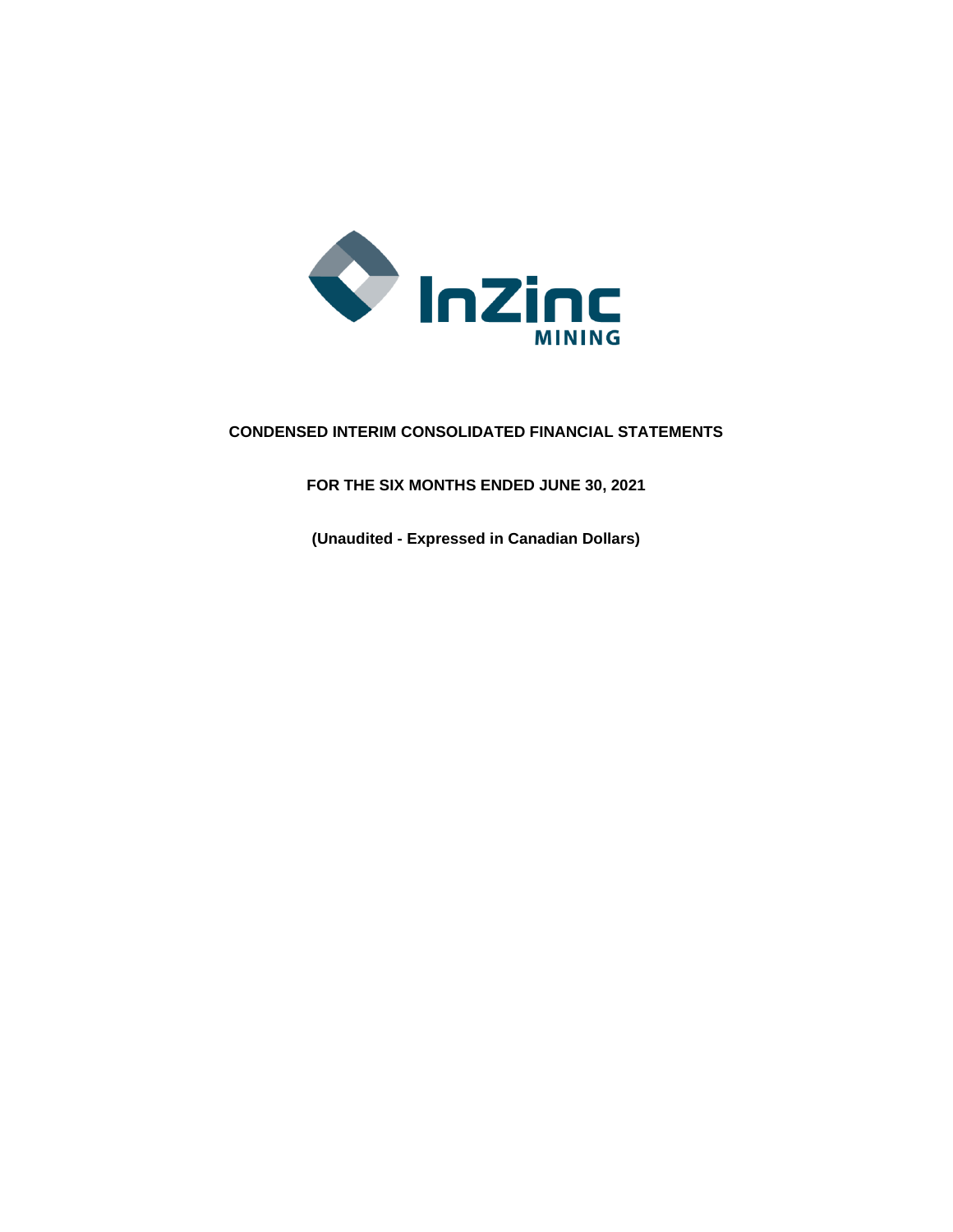## **NOTICE OF NO AUDITOR REVIEW OF CONDENSED INTERIM CONSOLIDATED FINANCIAL STATEMENTS**

Under National Instrument 51-102, Part 4, subsection 4.3(3)(a), if an auditor has not performed a review of the condensed interim consolidated financial statements, they must be accompanied by a notice indicating that an auditor has not reviewed the financial statements.

The Company's independent auditor has not performed a review of these condensed interim consolidated financial statements in accordance with standards established by the Chartered Professional Accountants of Canada for a review of interim financial statements by an entity's auditor.

The accompanying unaudited condensed interim consolidated financial statements for InZinc Mining Ltd. for the six months ended June 30, 2021 have been prepared by and are the responsibility of the Company's management.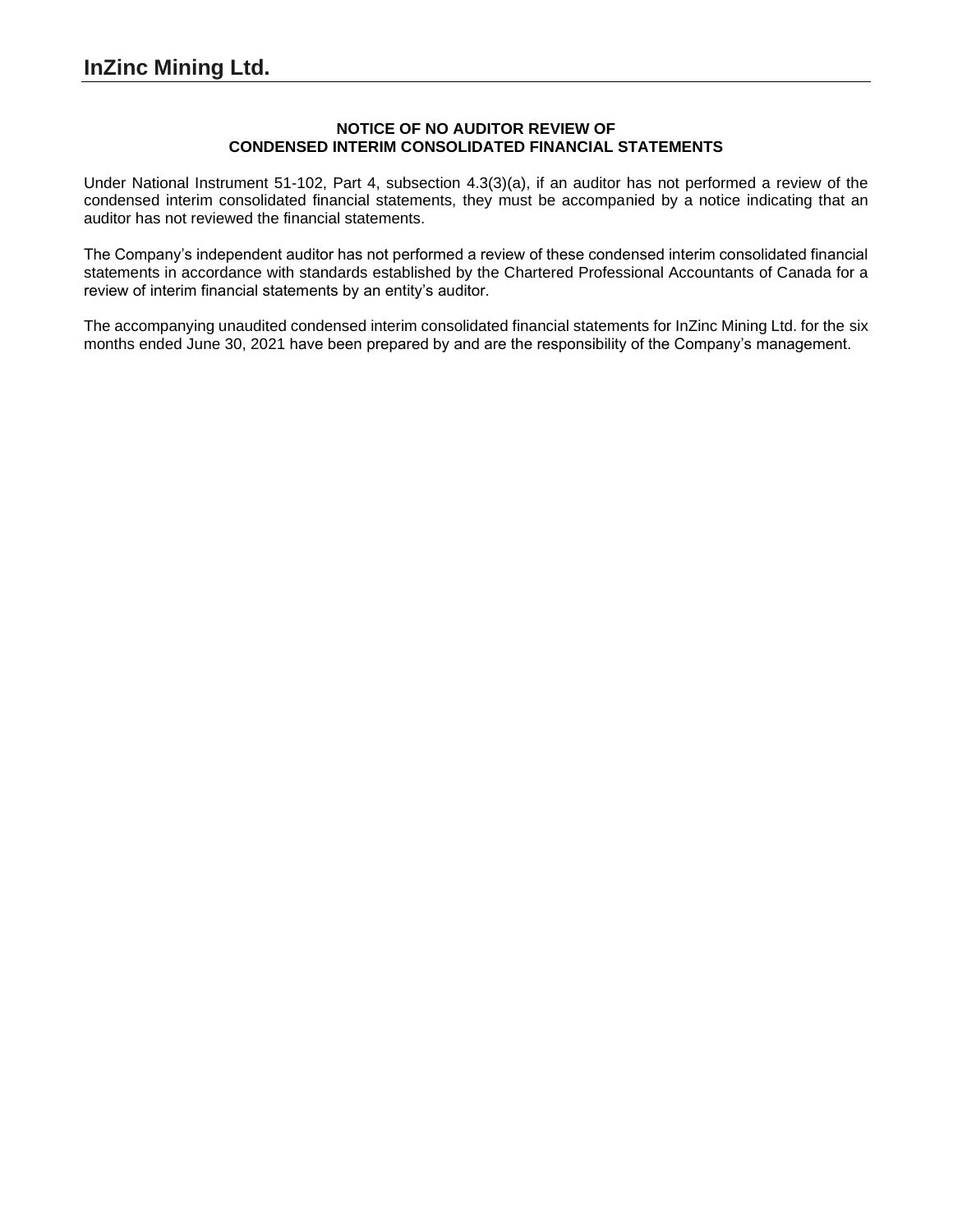# **CONDENSED INTERIM CONSOLIDATED STATEMENTS OF FINANCIAL POSITION**

(Unaudited - Expressed in Canadian Dollars)

As at

|                                                           | June<br>30, 2021 |                |    | December<br>31, 2020 |
|-----------------------------------------------------------|------------------|----------------|----|----------------------|
| <b>ASSETS</b>                                             |                  |                |    |                      |
| Current                                                   |                  |                |    |                      |
| Cash (Note 4)                                             | \$               | 952,908        | \$ | 270,214              |
| Receivables (Note 5)                                      |                  | 5,663          |    | 1,355                |
| Prepaids                                                  |                  | 11,807         |    | 21,691               |
| Marketable securities (Note 6)                            |                  | 499            |    | 291                  |
|                                                           |                  | 970,877        |    | 293,551              |
| Reclamation deposits (Note 7)                             |                  | 157,570        |    | 160,853              |
| Exploration and evaluation assets (Note 7)                |                  | 271,763        |    | 612,890              |
|                                                           |                  |                |    |                      |
|                                                           | \$               | 1,400,210      | \$ | 1,067,294            |
|                                                           |                  |                |    |                      |
| <b>LIABILITIES</b>                                        |                  |                |    |                      |
| Current                                                   |                  |                |    |                      |
| Accounts payable and accrued liabilities (Notes 8 and 10) | \$               | 181,565        | \$ | 50,277               |
|                                                           |                  |                |    |                      |
| <b>SHAREHOLDERS' EQUITY</b>                               |                  |                |    |                      |
|                                                           |                  |                |    |                      |
| Share capital (Note 9)                                    |                  | 17,957,135     |    | 17,713,150           |
| Reserves - share-based (Note 9)                           |                  | 233,410        |    | 477,262              |
| Reserves - accumulated other comprehensive loss           |                  | (1,790)        |    | (1,998)              |
| Deficit                                                   |                  | (16, 970, 110) |    | (17, 171, 397)       |
|                                                           |                  | 1,218,645      |    | 1,017,017            |
|                                                           | S                | 1,400,210      | \$ | 1,067,294            |

Nature of operations and going concern (Note 1)

Approved on behalf of the Board:

*"Wayne Hubert" "John Murphy"*

Wayne Hubert, Director John Murphy, Director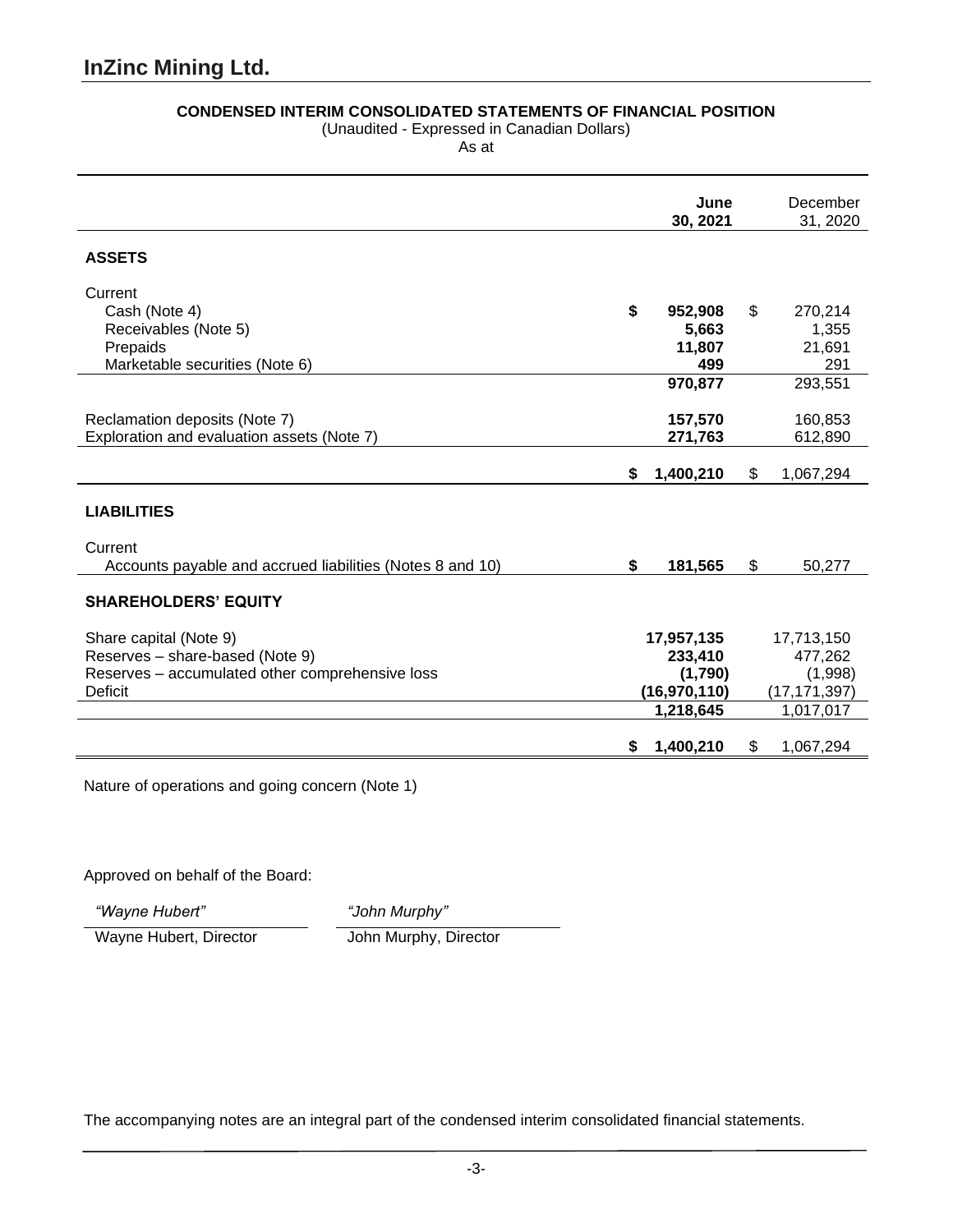# **CONDENSED INTERIM CONSOLIDATED STATEMENTS OF LOSS AND COMPREHENSIVE LOSS**

|                                                                                 | For the three months ended |                 |      |                 | For the six months ended |             |
|---------------------------------------------------------------------------------|----------------------------|-----------------|------|-----------------|--------------------------|-------------|
|                                                                                 | <b>June 30.</b>            | June 30,        |      | <b>June 30,</b> | June 30,                 |             |
|                                                                                 | 2021                       | 2020            |      | 2021            |                          | 2020        |
| <b>EXPENSES</b>                                                                 |                            |                 |      |                 |                          |             |
| Communication and investor relations<br>Exploration and evaluation expenditures | \$<br>7,541                | \$<br>3,882     | - \$ | 9,701           | \$.                      | 4,967       |
| (Note 7)                                                                        | 14,748                     | 13,173          |      | 16,653          |                          | 16,231      |
| Filing and regulatory                                                           | 7,397                      | 4,809           |      | 10,826          |                          | 7,696       |
| Foreign exchange loss (gain)                                                    | 6,125                      | 5,566           |      | 7,702           |                          | (5,767)     |
| Office and miscellaneous                                                        | 18,126                     | 12,430          |      | 28,718          |                          | 21,779      |
| Professional fees (Note 10)                                                     | 120,020                    | 22,259          |      | 129,020         |                          | 31,259      |
| Property investigation                                                          | 2,151                      |                 |      | 2,151           |                          |             |
| Share-based compensation (Notes 9 and 10)                                       | 74,353                     | 4,626           |      | 74,940          |                          | 11,708      |
|                                                                                 | (250, 461)                 | (66, 745)       |      | (279, 711)      |                          | (87, 873)   |
| Gain on exploration and evaluation assets<br>(Note 7)                           | 208,941                    |                 |      | 208,941         |                          |             |
|                                                                                 |                            |                 |      |                 |                          |             |
| Loss for the period                                                             | (41, 520)                  | (66, 745)       |      | (70, 770)       |                          | (87, 873)   |
| Unrealized gain (loss) on marketable securities                                 | 250                        | 21              |      | 208             |                          | (125)       |
|                                                                                 |                            |                 |      |                 |                          |             |
| Loss and comprehensive loss for the period                                      | \$<br>(41, 270)            | \$<br>(66, 724) | \$   | (70, 562)       | \$                       | (87,998)    |
| Basic and diluted loss per common share                                         | \$<br>(0.00)               | \$<br>(0.00)    | \$   | (0.00)          | \$                       | (0.00)      |
| Weighted average number of common<br>shares outstanding                         | 122,152,084                | 115,085,419     |      | 120,231,642     |                          | 114,964,540 |

(Unaudited - Expressed in Canadian Dollars)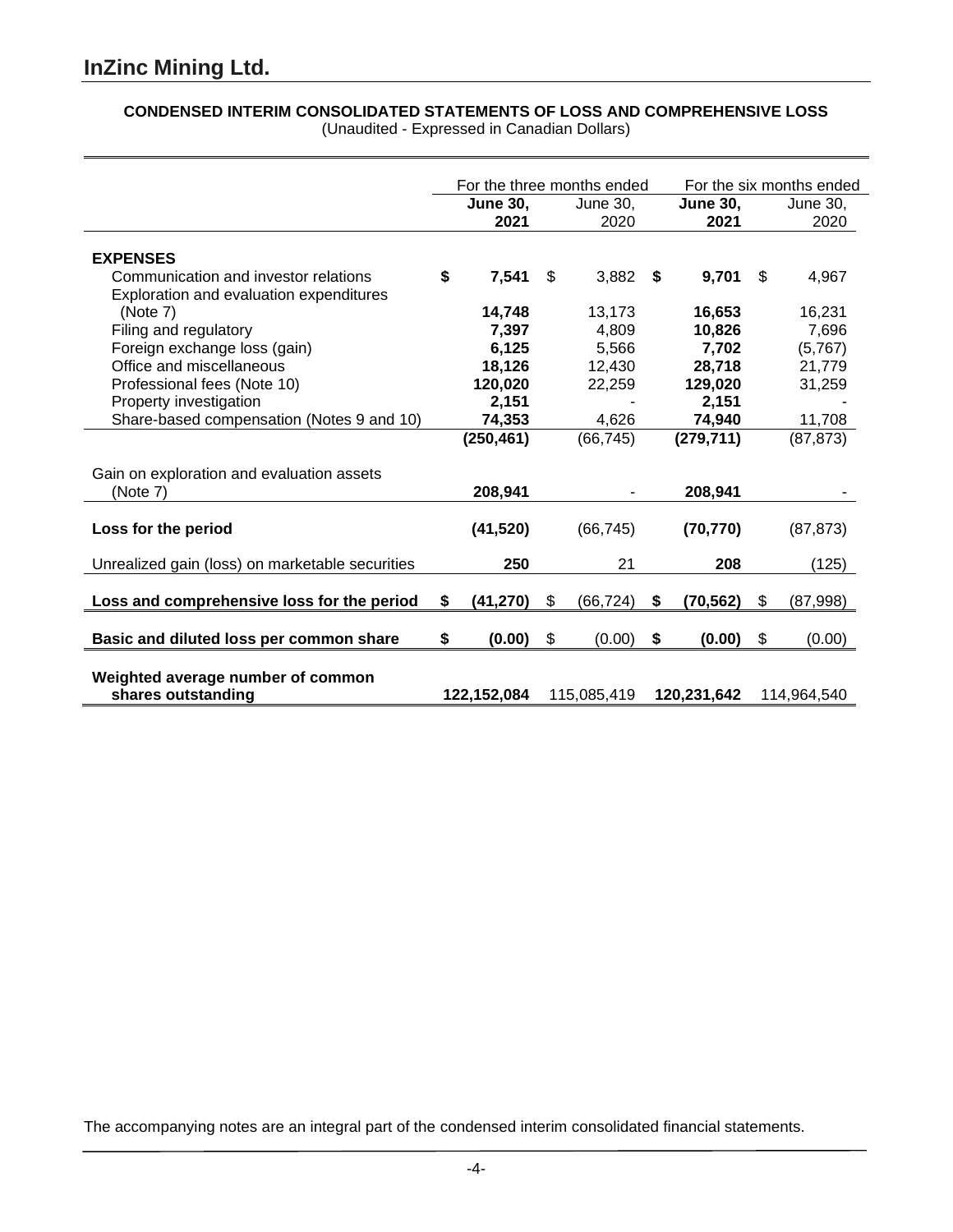# **CONDENSED INTERIM CONSOLIDATED STATEMENTS OF CHANGES IN SHAREHOLDERS' EQUITY**

(Unaudited - Expressed in Canadian Dollars)

|                                                     |               | Share capital |     |                          |                |                                                                   |                  |              |
|-----------------------------------------------------|---------------|---------------|-----|--------------------------|----------------|-------------------------------------------------------------------|------------------|--------------|
|                                                     | <b>Issued</b> | <b>Amount</b> |     | Reserves-<br>share-based |                | Reserves-<br>accumulated<br>other<br>comprehensive<br><b>loss</b> | <b>Deficit</b>   | <b>Total</b> |
| Balance at December 31, 2019                        | 114,685,419   | \$17,705,150  | S.  | 722,469                  | \$             | (1,998)                                                           | \$(17,226,211)   | \$1,199,410  |
| Shares issued for exploration and evaluation assets | 400,000       | 8,000         |     |                          |                |                                                                   |                  | 8,000        |
| Share-based compensation                            |               |               |     | 11,708                   |                |                                                                   |                  | 11,708       |
| Allocation of expired options                       |               |               |     | (146, 130)               |                |                                                                   | 146,130          |              |
| Unrealized loss on marketable securities            |               |               |     |                          |                | (125)                                                             |                  | (125)        |
| Loss for the period                                 |               |               |     |                          |                |                                                                   | (87, 873)        | (87, 873)    |
| Balance at June 30, 2020                            | 115,085,419   | \$17,713,150  | \$  | 588,047                  | \$             | (2, 123)                                                          | \$(17, 167, 954) | \$1,131,120  |
| Balance at December 31, 2020                        | 115,085,419   | \$17,713,150  | \$. | 477,262                  | $\mathfrak{S}$ | (1,998)                                                           | \$(17, 171, 397) | \$1,017,017  |
| Shares issued for cash                              | 6,666,665     | 200,000       |     |                          |                |                                                                   |                  | 200,000      |
| Shares issued for exploration and evaluation assets | 400,000       | 18,000        |     |                          |                |                                                                   |                  | 18,000       |
| Shares issue costs                                  |               | (20, 750)     |     |                          |                |                                                                   |                  | (20, 750)    |
| Share-based compensation                            |               |               |     | 74,940                   |                |                                                                   |                  | 74,940       |
| Allocation of expired options                       |               |               |     | (272, 057)               |                |                                                                   | 272,057          |              |
| Allocation of expired warrants                      |               | 46,735        |     | (46, 735)                |                |                                                                   |                  |              |
| Unrealized gain on marketable securities            |               |               |     |                          |                | 208                                                               |                  | 208          |
| Loss for the period                                 |               |               |     |                          |                |                                                                   | (70, 770)        | (70, 770)    |
| Balance at June 30, 2021                            | 122,152,084   | \$17,957,135  | S.  | 233,410                  | \$             | (1,790)                                                           | \$(16,970,110)   | \$1,218,645  |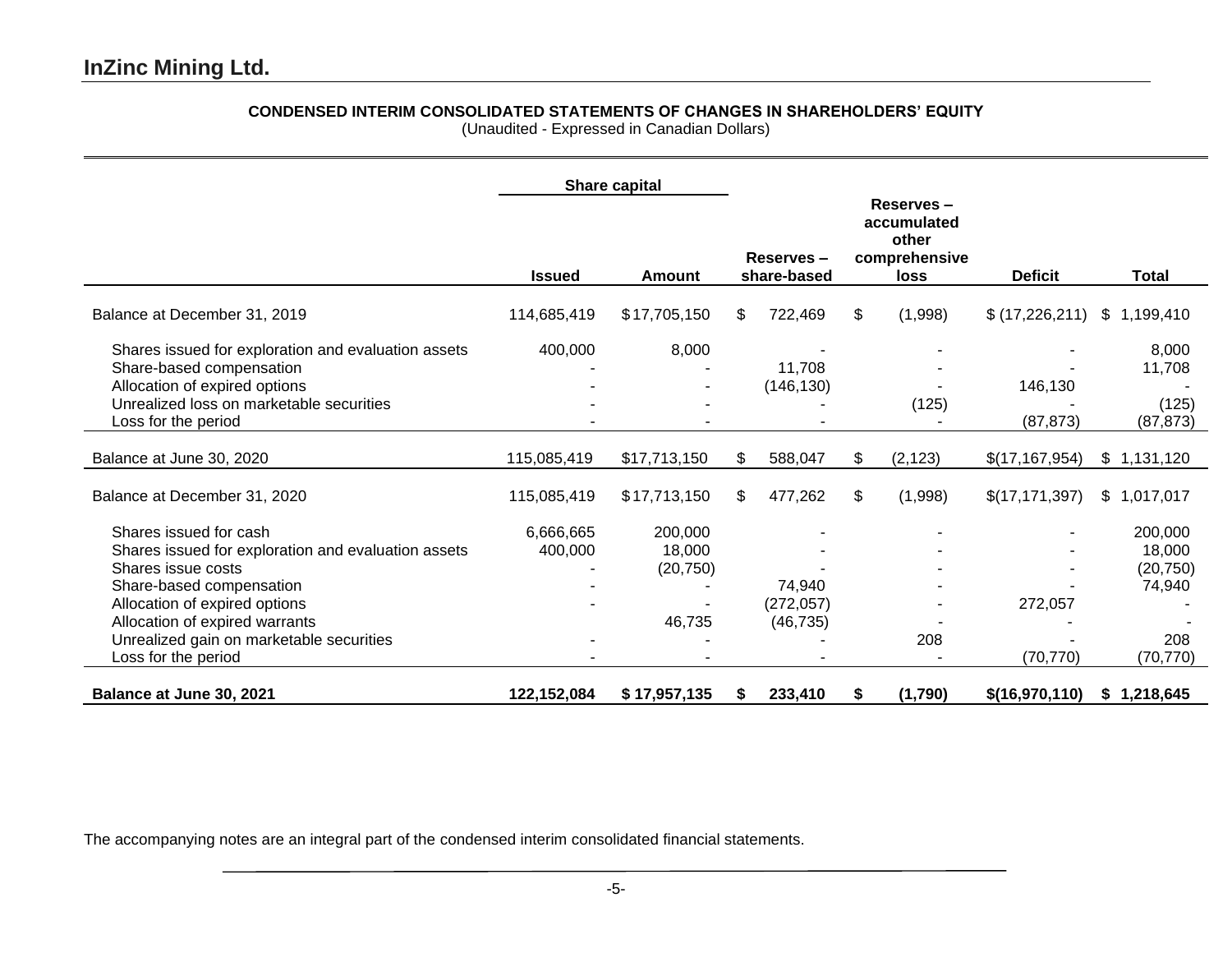# **CONDENSED INTERIM CONSOLIDATED STATEMENTS OF CASH FLOWS**

(Unaudited - Expressed in Canadian Dollars)

For the six months ended

|                                                                                                                           |    | June<br>30, 2021    |     | June<br>30, 2020      |
|---------------------------------------------------------------------------------------------------------------------------|----|---------------------|-----|-----------------------|
| <b>OPERATING ACTIVITIES</b>                                                                                               |    |                     |     |                       |
| Loss for the period                                                                                                       | \$ | (70, 770)           | \$. | (87, 873)             |
| Items not involving cash:                                                                                                 |    |                     |     |                       |
| Share-based compensation                                                                                                  |    | 74,940              |     | 11,708                |
| Foreign exchange                                                                                                          |    | 3,921               |     | (5,933)               |
| Gain on exploration and evaluation assets                                                                                 |    | (208, 941)          |     |                       |
| Changes in non-cash working capital items:                                                                                |    |                     |     |                       |
| Receivables                                                                                                               |    | (4,308)             |     | (824)                 |
| Prepaids                                                                                                                  |    | 9,884               |     | (682)                 |
| Accounts payable and accrued liabilities                                                                                  |    | 112,288             |     | (382)                 |
| Cash used in operating activities                                                                                         |    | (82, 986)           |     | (83,986)              |
| <b>INVESTING ACTIVITIES</b><br>Exploration and evaluation assets<br>Option agreement on exploration and evaluation assets |    | (35,000)<br>602,430 |     | (25,000)              |
| Cash provided by (used in) investing activities                                                                           |    | 567,430             |     | (25,000)              |
| <b>FINANCING ACTIVITIES</b><br>Proceeds from share issue<br>Share issue costs                                             |    | 200,000<br>(1,750)  |     |                       |
| Cash provided by financing activities                                                                                     |    | 198,250             |     |                       |
| Change in cash during the period<br>Cash, beginning of the period                                                         |    | 682,694<br>270,214  |     | (108, 986)<br>431,146 |
|                                                                                                                           |    |                     |     |                       |
| Cash, end of the period                                                                                                   | S  | 952,908             | S   | 322,160               |

Supplemental disclosure with respect to cash flows (Note 11)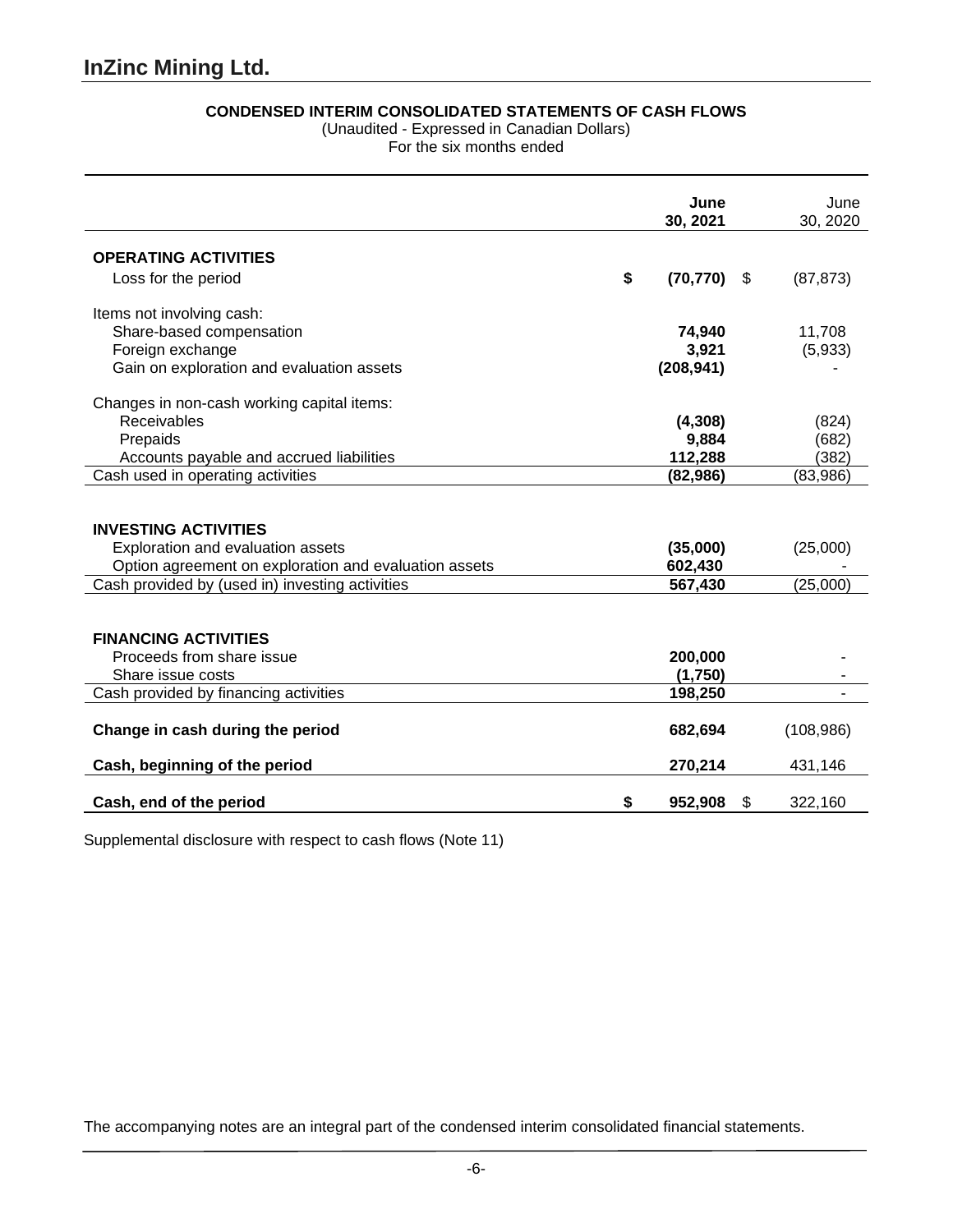# **1. NATURE OF OPERATIONS AND GOING CONCERN**

InZinc Mining Ltd. (the "Company") was incorporated on October 24, 1997 under the laws of British Columbia and was continued under the Canada Business Corporations Act in June 2002. The Company's registered and records office is at Suite 2300, Bentall 5, 550 Burrard Street, Box 30, Vancouver, BC, V6C 2B5. The Company's head office is at P.O. Box 48268, Station Bentall Centre, Vancouver, BC, V7X 1A2. The Company is listed on the TSX Venture Exchange ("TSX-V") under the trading symbol IZN.

The Company's principal business activities include the acquisition and exploration of mineral exploration and evaluation assets in the United States and Canada. The Company has not yet determined whether its exploration and evaluation assets contain ore reserves that are economically recoverable. The recoverability of the amounts shown for exploration and evaluation assets are dependent upon the existence of economically recoverable reserves, the ability of the Company to obtain necessary financing to complete the development of those reserves, and upon future profitable production. To date, the Company has not earned any revenues and is considered to be in the exploration stage.

These condensed interim consolidated financial statements have been prepared assuming the Company will continue on a going-concern basis. The Company has incurred losses since its inception and the ability of the Company to continue as a going-concern depends upon its ability to raise adequate financing and to develop profitable operations. These condensed interim consolidated financial statements do not include adjustments to amounts and classifications of assets and liabilities that might be necessary should the Company be unable to continue operations.

The continuance of the Company's operations is dependent on obtaining sufficient additional financing in order to realize the recoverability of the Company's investments in exploration and evaluation assets which is dependent upon the existence of economically recoverable reserves and market prices for the underlying minerals. Management closely monitors metal commodity prices, individual equity movements and the stock market to determine the appropriate course of action to be taken by the Company if favourable or adverse market conditions occur. The Company will be required to raise funding to continue operations in the upcoming year. These material uncertainties may cast significant doubt as to the ability of the Company to continue as a going concern.

In March 2020, the World Health Organization declared coronavirus COVID-19 a global pandemic. This contagious disease outbreak, which has continued to spread, and any related adverse public health developments have adversely affected workforces, economies, and financial markets globally, potentially leading to an economic downturn. To date there has been significant stock market volatility, significant volatility in foreign exchange markets, and restrictions on the conduct of business in many jurisdictions and the global movement of people. There remains ongoing uncertainty surrounding COVID-19 and the extent of the impacts that it may have on the Company's ability to develop and bring its properties into production, which could have an adverse impact on the Company's business, results of operations, financial position and cash flows.

# **2. BASIS OF PRESENTATION**

### **Statement of compliance**

These condensed interim consolidated financial statements, including comparatives, have been prepared in accordance with IAS 34, Interim Financial Reporting, as issued by the International Accounting Standards Board ("IASB") and the interpretations of the IFRS Interpretations committee. They do not include all disclosures required by International Financial Reporting Standards ("IFRS") for annual financial statements, and, therefore, should be read in conjunction with the Company's audited consolidated financial statements for the year ended December 31, 2020, prepared in accordance with IFRS as issued by the IASB.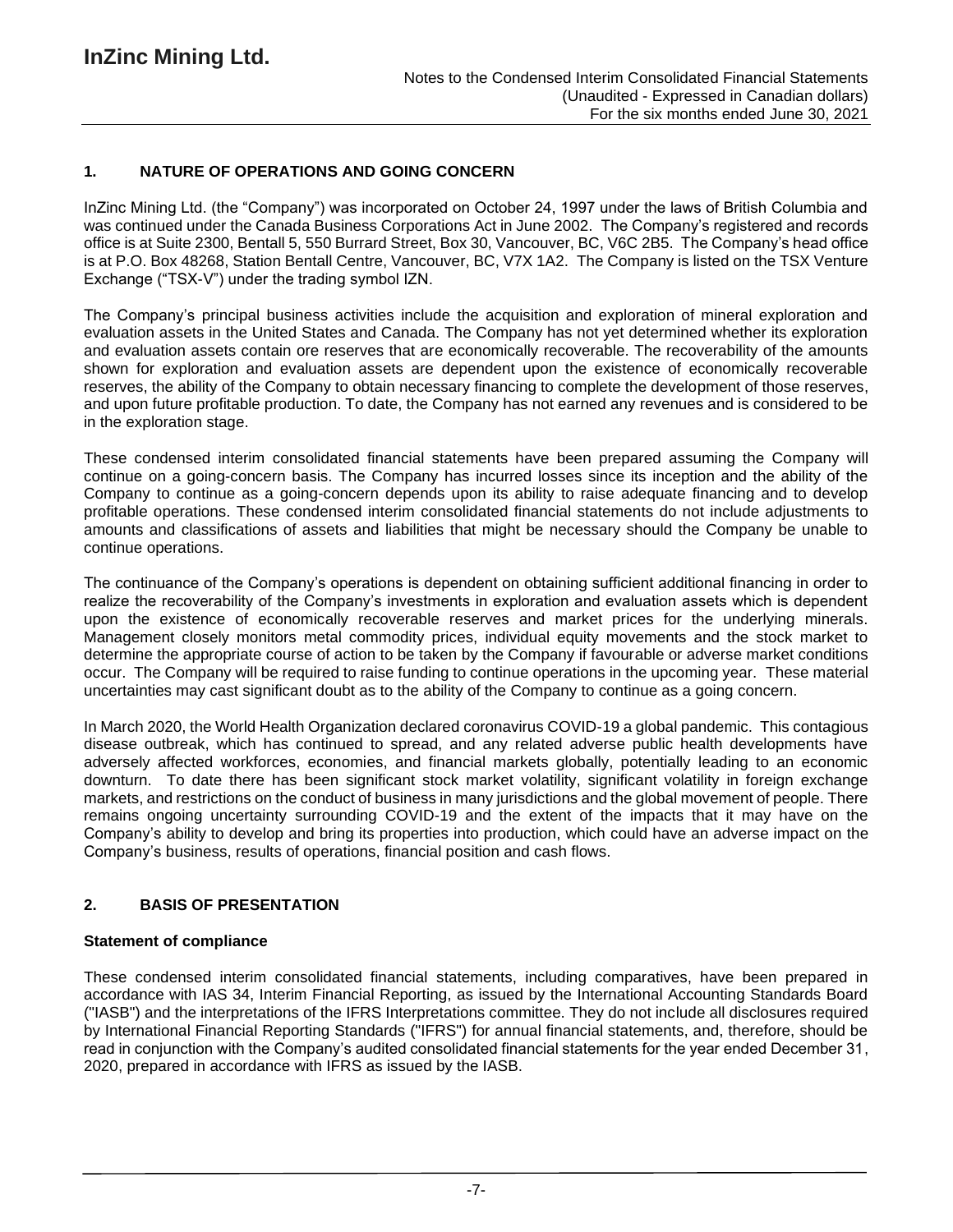# **2. BASIS OF PREPARATION** (cont'd…)

## **Approval of the financial statements**

These condensed interim consolidated financial statements were authorized for issue by the Audit Committee and Board of Directors on August 27, 2021.

### **Basis of presentation**

These condensed interim consolidated financial statements have been prepared on a historical cost basis except for certain non-current assets and financial instruments, which are measured at fair value. In addition, these condensed interim consolidated financial statements have been prepared using the accrual basis of accounting, except for cash flow information.

## **Functional and presentation currency**

These condensed interim consolidated financial statements are presented in Canadian dollars, unless otherwise noted, which is the functional currency of the parent and of its subsidiary.

## **Basis of consolidation**

These condensed interim consolidated financial statements of the Company include the accounts of the Company and its wholly-owned subsidiary, N.P.R. (US) Inc., a Nevada corporation, the principal activity of which is exploration in the United States. Control exists when the Company has the power, directly or indirectly, to govern the financial and operating policies of an entity so as to obtain benefits from its activities. All inter-company transactions and balances have been eliminated upon consolidation.

#### **Significant estimates**

The preparation of these condensed interim consolidated financial statements in conformity with IFRS requires management to make certain estimates, judgments and assumptions that affect the reported amounts of assets and liabilities at the date of the condensed interim consolidated financial statements and the reported expenses during the period.

Although management uses historical experience and its best knowledge of the amount, events or actions to form the basis for judgments and estimates, actual results may differ from these estimates.

Estimates are made when applying accounting policies. The critical estimates that have the most significant effects on the amounts recognized in the condensed interim consolidated financial statements are as follows:

#### Economic recoverability and probability of future economic benefits of exploration and evaluation assets

Management has determined that exploration, evaluation, and related costs incurred which were capitalized may have future economic benefits and may be economically recoverable. Management uses several criteria in its assessments of economic recoverability and probability of future economic benefits including, geologic and other technical information, a history of conversion of mineral deposits with similar characteristics to its own properties to proven and probable mineral reserves, the quality and capacity of existing infrastructure facilities, evaluation of permitting and environmental issues and local support for the project.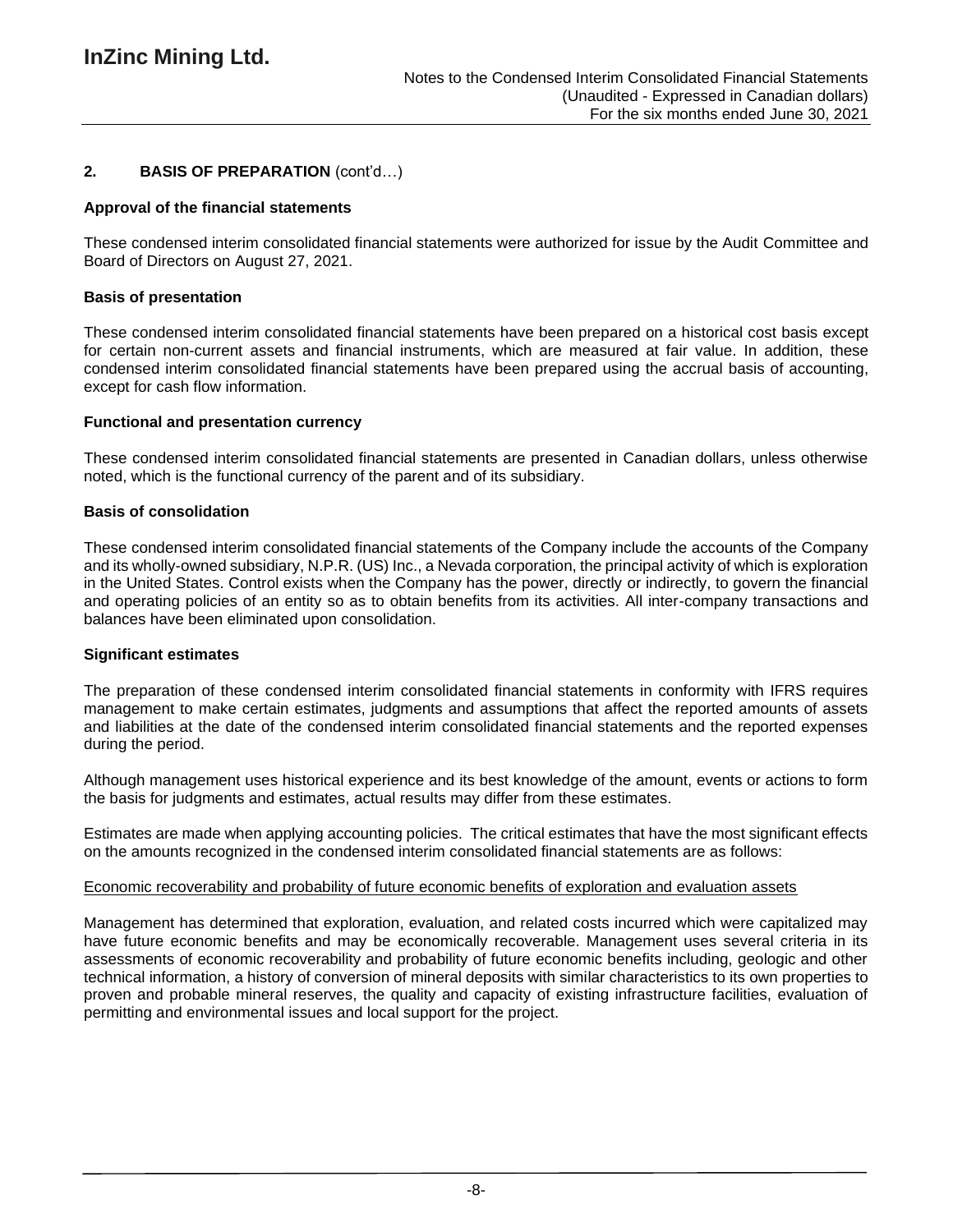# **2. BASIS OF PREPARATION** (cont'd…)

## **Significant estimates** (cont'd…)

## Valuation of share-based compensation

The Company uses the Black-Scholes Option Pricing Model for valuation of share-based compensation. Option pricing models require the input of subjective assumptions including expected price volatility, interest rate, and forfeiture rate. Changes in the input assumptions can materially affect the fair value estimate and the Company's earnings and equity reserves.

## **Significant judgments**

Information about critical judgments in applying accounting policies that have the most significant effect on the amounts recognized in these condensed interim consolidated financial statements are, but are not limited to, as follows:

#### Determination of functional currency

The Company determines the functional currency through an analysis of several indicators such as expenses and cash flow, financing activities, retention of operating cash flows, and frequency of transactions with the reporting entity.

## **3. SIGNIFICANT ACCOUNTING POLICIES**

There have been no significant changes to the Company's significant accounting policies from those disclosed in the consolidated financial statements for the year ended December 31, 2020.

# **4. CASH**

Cash is comprised as follows:

|                                                                              | June<br>30, 2021 | December<br>31, 2020 |
|------------------------------------------------------------------------------|------------------|----------------------|
| Cash in Canadian financial institutions<br>Cash in US financial institutions | 952,636<br>272   | 269,063<br>1,151     |
|                                                                              | 952.908          | 270,214              |

#### **5. RECEIVABLES**

Receivables are comprised as follows:

|                       |   | June<br>30, 2021 |   | December<br>31, 2020 |
|-----------------------|---|------------------|---|----------------------|
| <b>GST</b> receivable | S | 5,663            |   | 1,355                |
|                       | S | 5,663            | จ | 1,355                |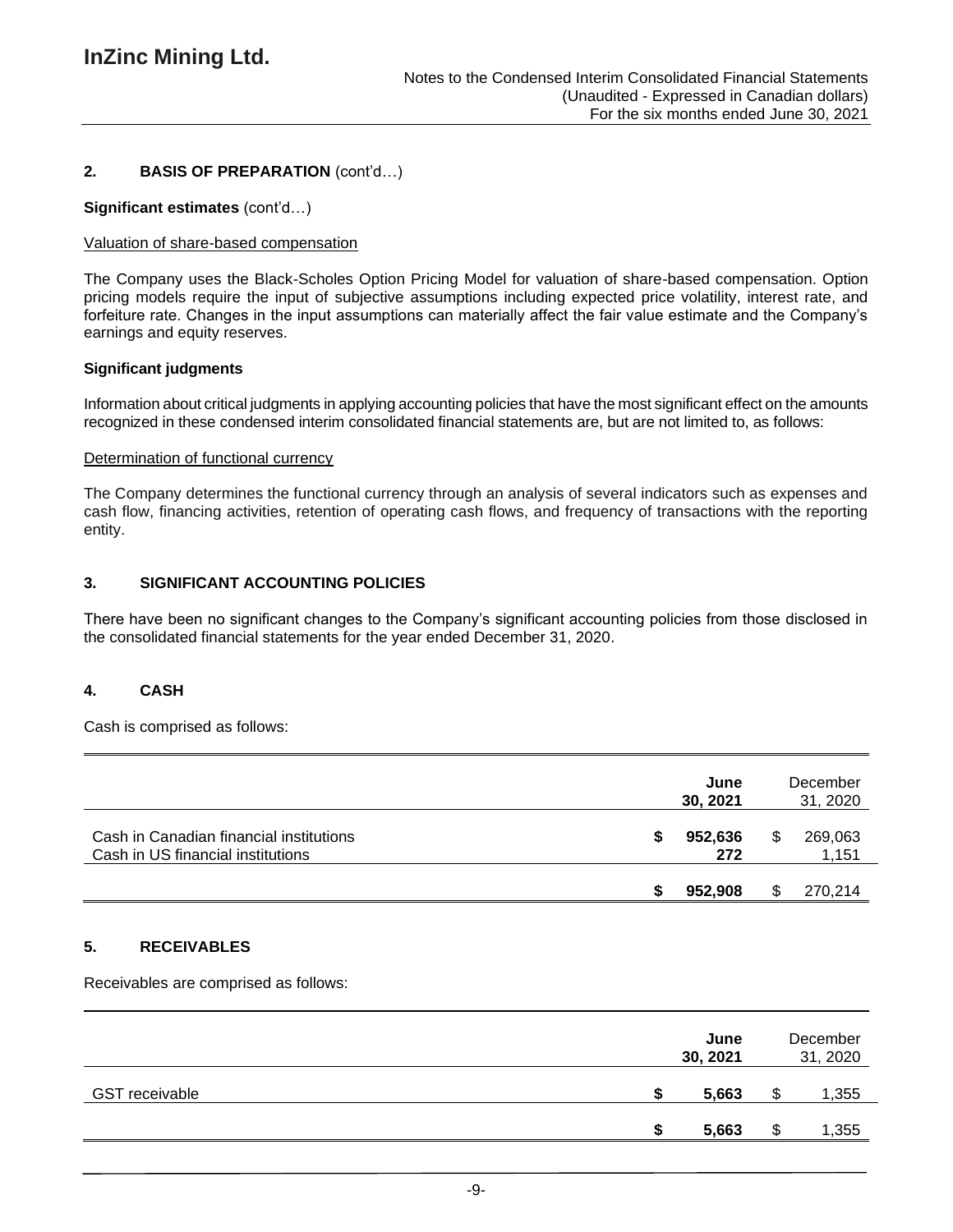## **6. MARKETABLE SECURITIES**

As at June 30, 2021, the fair market value of the securities held was \$499 (December 31, 2020 - \$291).

## **7. EXPLORATION AND EVALUATION ASSETS**

Title to exploration and evaluation assets involves inherent risks due to difficulties of determining the validity of certain mineral claims and leases as well as the potential for problems arising from the frequently ambiguous conveyancing history characteristic of many exploration and evaluation assets. The Company has investigated the titles to its exploration and evaluation assets and, to the best of its knowledge, the titles are in good standing.

|                                               | <b>West Desert</b> |    | <b>PX</b> | Indy          |    | Total     |
|-----------------------------------------------|--------------------|----|-----------|---------------|----|-----------|
| Total, December 31, 2019                      | \$<br>394,127      | \$ | 35,066    | \$<br>185,763 | \$ | 614,956   |
| Additions during the year:                    |                    |    |           |               |    |           |
| Cash payments                                 |                    |    |           | 25,000        |    | 25,000    |
| Shares issued                                 |                    |    |           | 8,000         |    | 8,000     |
|                                               |                    |    |           | 33,000        |    | 33,000    |
| Write-off of exploration and evaluation asset |                    |    | (35,066)  |               |    | (35,066)  |
| Total, December 31, 2020                      | 394,127            |    |           | 218,763       |    | 612,890   |
| Additions during the period:<br>Cash payments |                    |    |           | 35,000        |    | 35,000    |
| Shares issued                                 |                    |    |           | 18,000        |    | 18,000    |
|                                               |                    |    |           | 53,000        |    | 53,000    |
| Option payment received                       | (394,127)          |    |           |               |    | (394,127) |
| <b>Total, June 30, 2021</b>                   | \$                 | S  |           | 271,763       | S  | 271,763   |

#### **West Desert property**

The Company holds a 100% interest in various mining claims and a mineral lease referred to as the West Desert property ("West Desert"), located in Utah, USA. The property is subject to a 1.5% net smelter returns royalty ("NSR") and a future cash payment of \$1,000,000, upon the completion of a financing necessary to bring West Desert into production.

On June 1, 2021, the Company entered into an option agreement (the "Option Agreement") with American West Metals Limited ("American West"), a private Australian company, pursuant to which the Company granted an option ("Option"), subject to an indium royalty in favour of the Company, to earn a 100% interest in West Desert. To earn its interest, America West is required to pay USD \$500,000 on the effective date (the "Effective Date") (received); pay \$1,000,000 within 30 days of American West listing its shares on the Australian Securities Exchange ("ASX") or 12 months after the Effective Date, whichever is earlier; pay USD \$1,500,000 upon the announcement by American West to the ASX of a completed Prefeasibility Study for West Desert or 24 months after the Effective Date, whichever is earlier; and issue \$2,500,000 by way of shares of American West. During the six months ended, \$602,430 (USD \$500,000) was received, of which \$394,127 was recorded as option payment received in evaluation and exploration assets and the balance of \$208,941 was recorded as a gain on exploration and evaluation assets.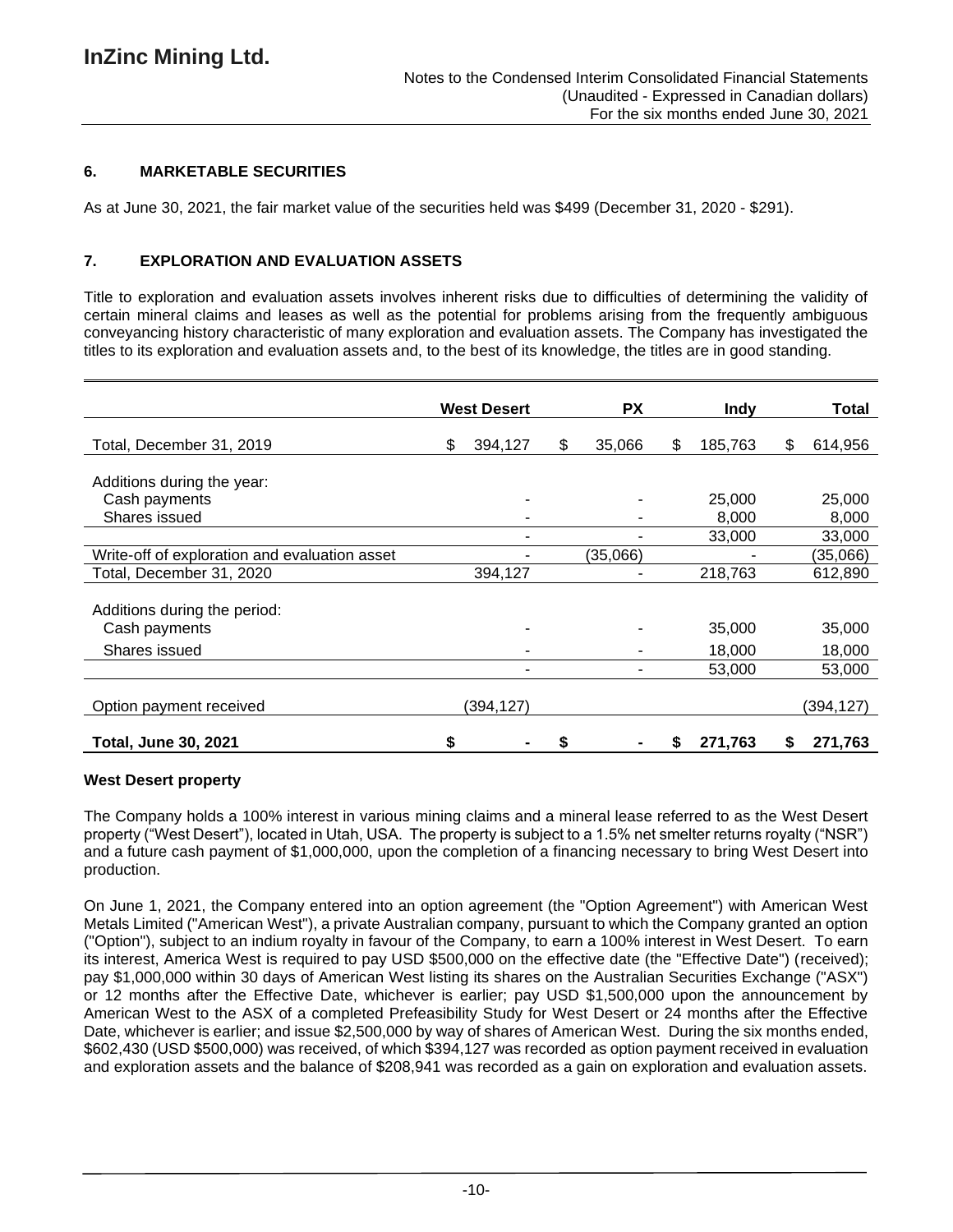# **7. EXPLORATION AND EVALUATION ASSETS** (cont'd…)

## **PX property**

The Company held a 100% interest in various mining claims referred to as the PX property ("PX"), located in Utah, USA. In fiscal 2020, management decided to discontinue exploration on PX and, accordingly, wrote off the carrying value of \$35,066.

## **Indy property**

On October 17, 2016, subsequently amended April 2, 2020, the Company entered into an option agreement with Pac Shield Resources Inc. ("PSR"), a private British Columbia company, to acquire a 100% interest in and to certain mineral claims located in the central British Columbia referred to as the Indy Property ("Indy").

To acquire Indy, the Company must make cash payments totaling \$315,000, issue a total of 2,400,000 common shares, and complete work commitments of \$2,600,000, as follows:

|                              | <b>Acquisition</b><br>in cash | <b>Acquisition</b><br>in shares | Work<br>commitments |
|------------------------------|-------------------------------|---------------------------------|---------------------|
| January 31, 2017 (completed) | \$<br>30,000                  | 200,000                         | \$                  |
| January 31, 2018 (completed) | 25,000                        | 200,000                         | 75,000              |
| January 31, 2019 (completed) | 25,000                        | 300,000                         | 200,000             |
| January 31, 2020 (completed) | 25,000                        | 400,000                         | 325,000             |
| January 31, 2021 (completed) | 35,000                        | 400,000                         | 350,000             |
| January 31, 2022             | 50,000                        | 400,000                         | 400,000             |
| January 31, 2023             | 125,000                       | 500,000                         | 1,250,000           |
|                              | 315,000                       | 2,400,000                       | 2,600,000<br>\$.    |

In addition, a \$500,000 cash payment and the issuance of 500,000 shares of the Company will be made to PSR if the Company files a technical report establishing a 500,000,000 pound zinc resource on the property. A further \$500,000 cash payment will be made to PSR should the Company file a technical report establishing a 750,000,000 pound zinc resource on the property.

The property is subject to a 1.0% NSR held by PSR (the "PSR NSR") and a 1.5% NSR held by Kerry Curtis, nonexecutive Chairman of the Board and a director of the Company and a director and the controlling shareholder of PSR. On exercise of the option and prior to completion of a feasibility study on the property, the Company has the right to purchase the PSR NSR for \$1,500,000.

#### Exploration and evaluation expenditures

Exploration and evaluation expenditures for the six months ended June 30, 2021 are as follows:

|                             |         | <b>West Desert</b> |   | Indv   |   | Total  |
|-----------------------------|---------|--------------------|---|--------|---|--------|
| Claims maintenance          | \$      | 633                | S | ۰.     | S | 633    |
| Equipment and supplies      |         | 2,068              |   | ۰      |   | 2,068  |
| Personnel                   |         |                    |   | 11,000 |   | 11,000 |
| Room and board              |         | 452                |   | 2,500  |   | 2,952  |
| <b>Total, June 30, 2021</b> | œ<br>ъ. | 3.153              |   | 13.500 |   | 16,653 |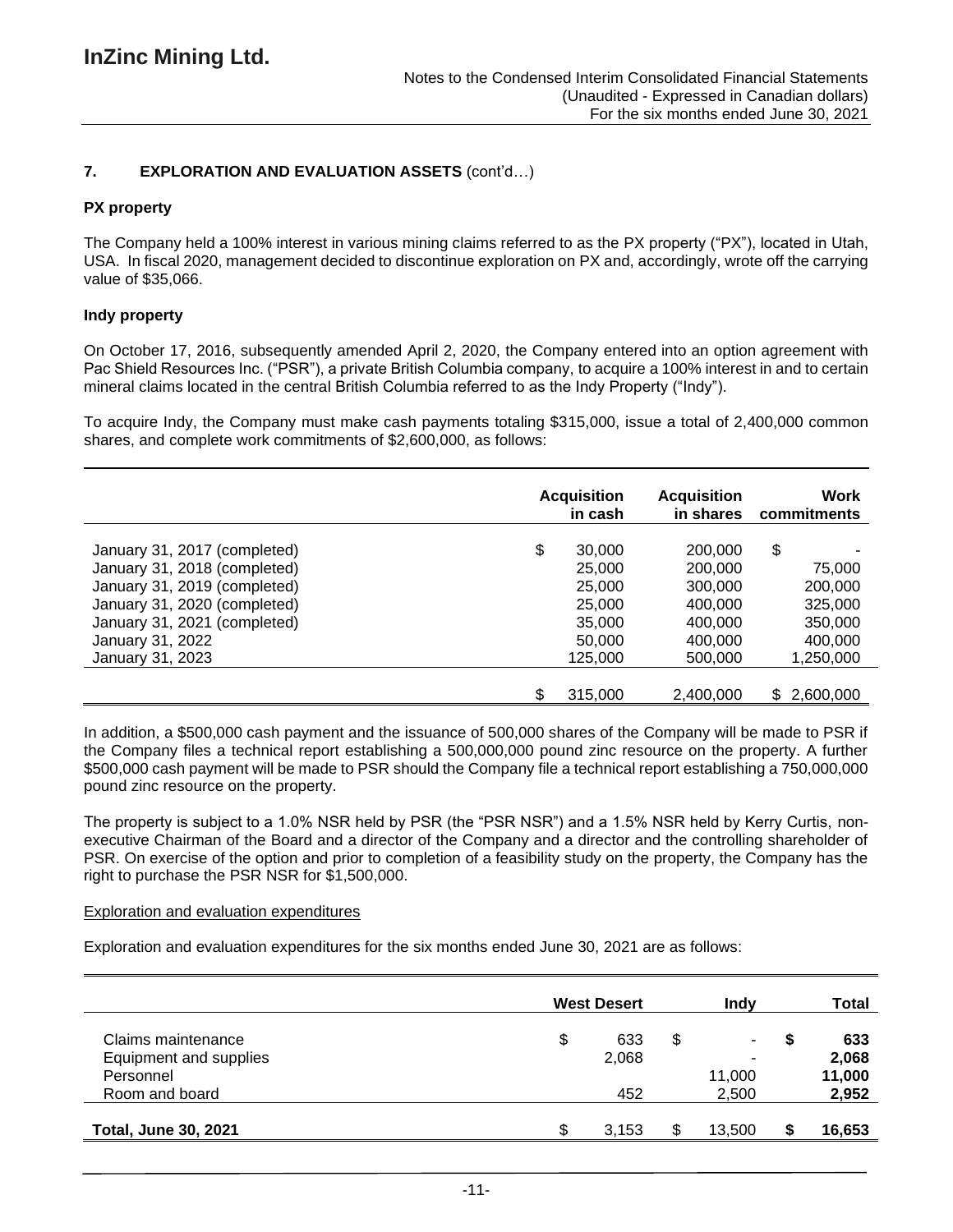# **7. EXPLORATION AND EVALUATION ASSETS** (cont'd…)

Exploration and evaluation expenditures (cont'd…)

Exploration and evaluation expenditures for the six months ended June 30, 2020 are as follows:

|                             | <b>West Desert</b> |   | <b>PX</b>      | <b>Indv</b> | Total     |
|-----------------------------|--------------------|---|----------------|-------------|-----------|
| Analytical                  | \$<br>222          | S | ٠.             | \$<br>٠     | \$<br>222 |
| Claims maintenance          | 3,547              |   | ۰              | 500         | 4,047     |
| Communication               | 684                |   | ۰              |             | 684       |
| Equipment and supplies      | 2,877              |   | ۰              |             | 2,877     |
| Personnel                   | 2,457              |   | ۰              | 1.750       | 4,207     |
| Room and board              | 1,194              |   | ۰              | 3,000       | 4,197     |
| <b>Total, June 30, 2020</b> | 10,981             |   | $\blacksquare$ | 5,250       | 16,231    |

## **Reclamation deposits**

As at June 30, 2021, the Company has reclamation deposits of \$117,570 (December 31, 2020 - \$120,853) to cover potential disturbances on West Desert and has reclamation deposits of \$40,000 (December 31, 2020 - \$40,000) to cover potential disturbances on Indy.

# **8. ACCOUNTS PAYABLE AND ACCRUED LIABILITIES**

Accounts payable and accrued liabilities are comprised of the following:

|                                                                        |    | June<br>30, 2021           |    | December<br>31, 2020      |
|------------------------------------------------------------------------|----|----------------------------|----|---------------------------|
| Trade payables<br><b>Accrued liabilities</b><br>Due to related parties | \$ | 65,478<br>109,000<br>7,087 | \$ | 27,227<br>22,000<br>1,050 |
|                                                                        | ደ  | 181,565                    | S  | 50,277                    |

# **9. SHARE CAPITAL AND RESERVES**

# **Authorized share capital**

The Company has authorized share capital of unlimited common shares without par value.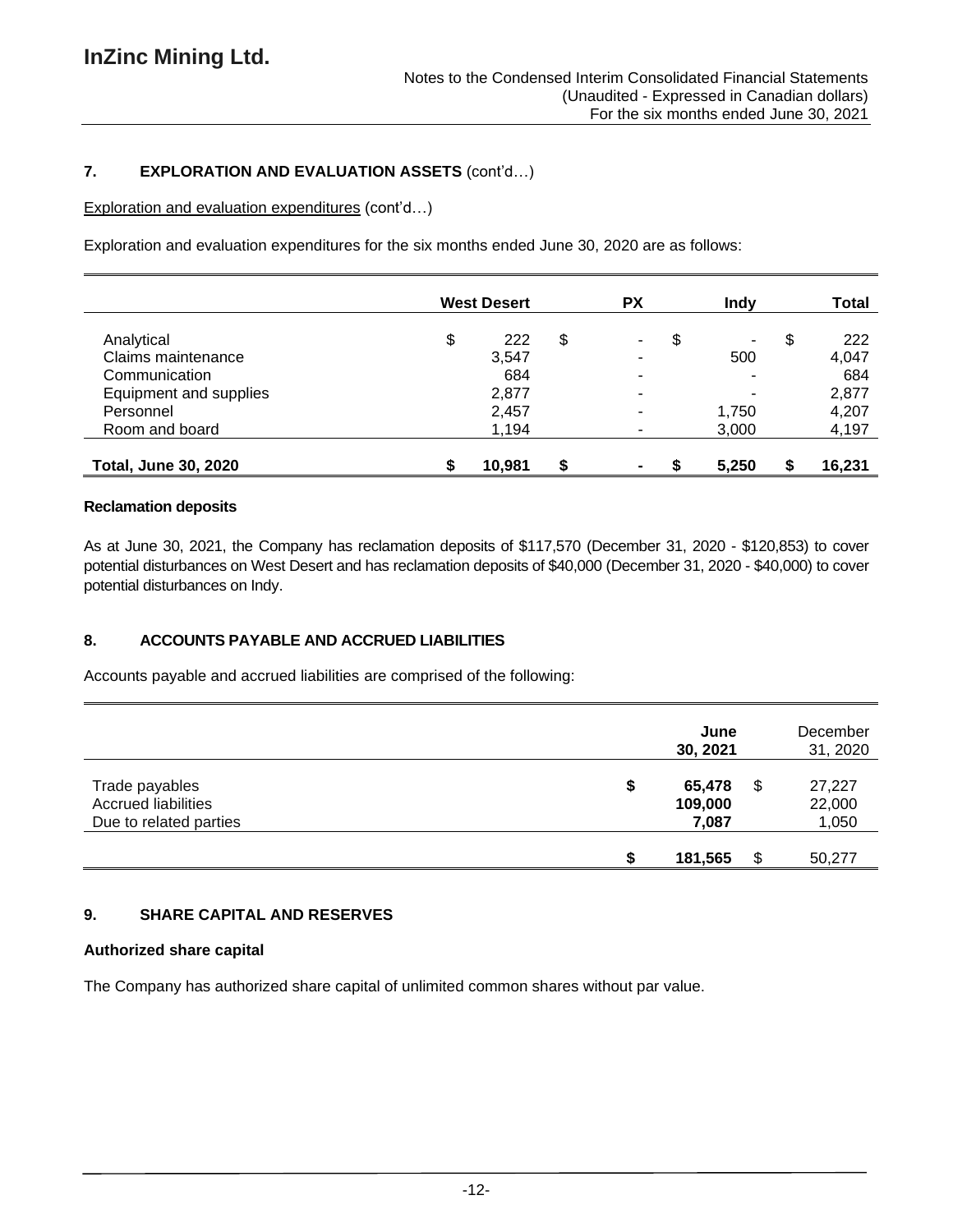# **9. SHARE CAPITAL AND RESERVES** (cont'd…)

## **Issued share capital**

During the six months ended June 30, 2021, the Company issued:

- i. 6,666,665 units at a price of \$0.03 per unit by way of a non-brokered private placement for total proceeds of \$200,000. Each unit was comprised of one common share and one-half of one share purchase warrant, which entitles the holder of each whole warrant to acquire an additional common share of the Company at a price of \$0.06 per common share, for a period of 24 months from the date of issue. The Company recorded a total of \$20,750 for fees; and
- ii. 400,000 common shares, valued at \$18,000, pursuant to the Indy option agreement (Note 7).

During the six months ended June 30, 2020, the Company issued:

i. 400,000 common shares, valued at \$8,000, pursuant to the Indy option agreement (Note 7).

## **Stock options**

The Company grants stock options to employees and consultants as compensation for services, pursuant to its incentive Share Option Plan (the "Plan"). Options issued must have an exercise price greater than or equal to the "Discounted Market Price" of the Company's stock on the grant date. Options have a maximum expiry period of up to five years from the grant date and vest at such time as may be determined by the Board of Directors at the date of the grant. Options granted to consultants performing investor relations activities shall vest in stages over a 12 month period with a maximum of one-quarter of the options vesting in any three month period. The number of options that may be issued under the Plan is limited to no more than 10% of the Company's issued and outstanding shares on the grant date.

During the six months ended June 30, 2021, the Company granted 2,675,000 (2020 - Nil) incentive stock options to directors, officers, and consultants, with various vesting provisions. During the six months ended June 30, 2021, the Company expensed \$74,940 (2020 - \$11,708), which was recorded in share-based compensation.

The weighted average fair value of stock options granted during the six months ended June 30, 2021 was \$0.04 (2020 - \$Nil) per option.

The fair value of stock options granted was estimated using the Black-Scholes option pricing model with weighted average assumptions as follows:

|                                                             | For the six<br>months ended<br>June 30, 2021 | For the six<br>months ended<br>June 30, 2020 |
|-------------------------------------------------------------|----------------------------------------------|----------------------------------------------|
| Risk-free interest rate<br>Expected option life (years)     | 0.80%<br>4.9                                 |                                              |
| Expected stock price volatility<br>Expected forfeiture rate | 159%                                         |                                              |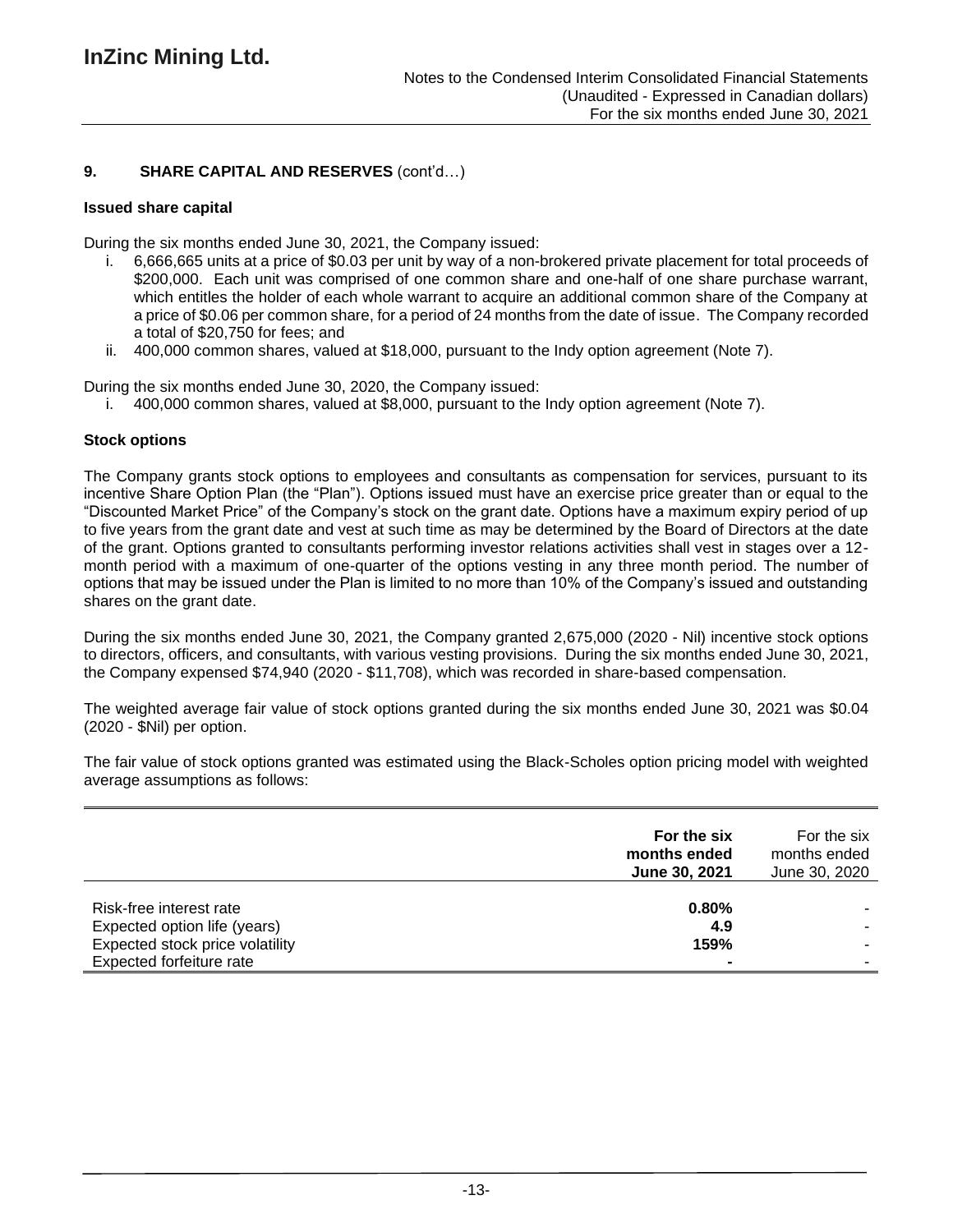# **9. SHARE CAPITAL AND RESERVES** (cont'd…)

# **Stock options** (cont'd…)

Option transactions are summarized as follows:

|                                                   | Number of<br>options                  | Weighted<br>average<br>exercise price |
|---------------------------------------------------|---------------------------------------|---------------------------------------|
| Balance - December 31, 2019<br><b>Expired</b>     | 9,480,000<br>(2,800,000)              | \$<br>0.10<br>0.13                    |
| Balance - December 31, 2020<br>Granted<br>Expired | 6,680,000<br>2,675,000<br>(3,350,000) | \$<br>0.09<br>0.05<br>0.10            |
| Balance - June 30, 2021                           | 6,005,000                             | \$<br>0.06                            |
| Exercisable - June 30, 2021                       | 5,305,000                             | \$<br>0.06                            |

Options outstanding as at June 30, 2021 are as follows:

|                         | <b>Number of options</b> |     | <b>Exercise price</b> | <b>Expiry date</b> | <b>Contractual life</b><br>remaining (years) |
|-------------------------|--------------------------|-----|-----------------------|--------------------|----------------------------------------------|
|                         |                          |     |                       |                    |                                              |
|                         | 2,350,000                | \$  | 0.05                  | May 30, 2022       | 0.92                                         |
|                         | 980,000                  | \$  | 0.12                  | October 11, 2022   | 1.28                                         |
|                         | 100,000                  | \$  | 0.05                  | February 4, 2024   | 2.60                                         |
|                         | 2,575,000                | \$. | 0.05                  | June 11, 2026      | 4.95                                         |
|                         |                          |     |                       |                    |                                              |
|                         | 6,005,000                |     |                       |                    | $2.73^{(1)}$                                 |
| $(4)$ $\cdots$ $\cdots$ |                          |     |                       |                    |                                              |

(1) weighted average

#### **Warrants**

Warrant transactions are summarized as follows:

|                                                 | Number of<br>exercise price<br>warrants |                    |  |  |  |
|-------------------------------------------------|-----------------------------------------|--------------------|--|--|--|
| Balance - December 31, 2019 and 2020<br>Granted | 3,080,000<br>3,333,331                  | \$<br>0.09<br>0.06 |  |  |  |
| Expired<br>Balance - June 30, 2021              | (3,080,000)<br>3,333,331                | 0.09<br>\$<br>0.06 |  |  |  |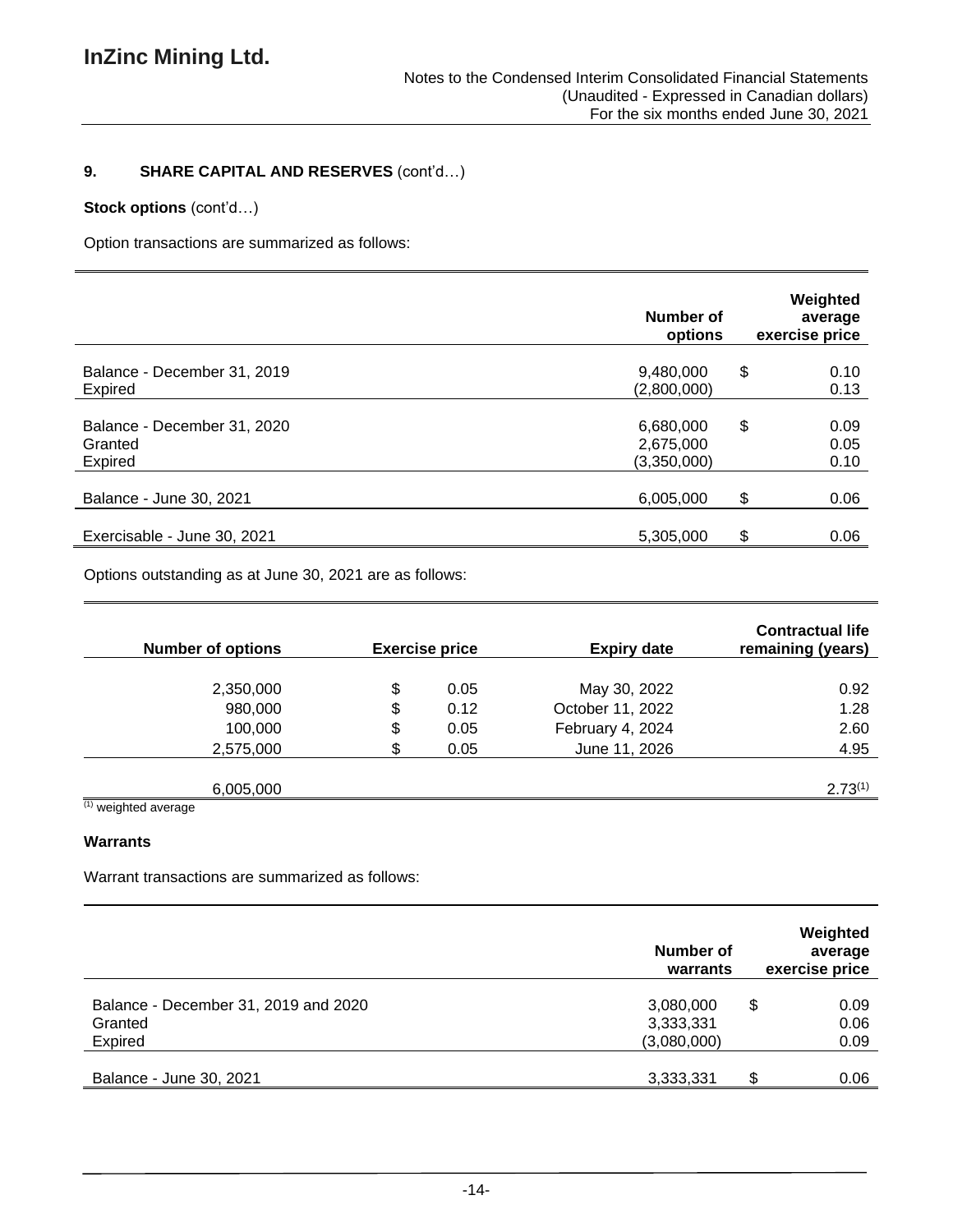## **9. SHARE CAPITAL AND RESERVES** (cont'd…)

#### **Warrants** (cont'd…)

Warrants outstanding as at June 30, 2021 are as follows:

|                      | <b>Number of warrants</b> | <b>Exercise price</b> | Expiry date              | <b>Contractual life</b><br>remaining (years) |
|----------------------|---------------------------|-----------------------|--------------------------|----------------------------------------------|
|                      | 3,333,331                 | 0.06                  | <b>February 18, 2023</b> | 1.64                                         |
| Approve hatdpiew (1) | 3,333,331                 |                       |                          | 1.64(1)                                      |

weighted average

## **10. RELATED PARTY TRANSACTIONS**

The Company defines key management personnel as its directors and officers. The Company entered into the following transactions with key management personnel:

|                                               | For the six<br>months ended<br>June 30, 2021 |   | For the six<br>months ended<br>June 30, 2020 |  |
|-----------------------------------------------|----------------------------------------------|---|----------------------------------------------|--|
| Professional fees<br>Share-based compensation | \$<br>11,000<br>56,065                       | S | 6,000<br>7,463                               |  |
|                                               | 67,065                                       |   | 13,463                                       |  |

As at June 30, 2021, included in accounts payable and accrued liabilities are amounts owing to related parties of \$7,087 (December 31, 2020 - \$1,050).

#### **11. SUPPLEMENTAL DISCLOSURE WITH RESPECT TO CASH FLOWS**

For the six months ended June 30, 2021, the Company's significant non-cash transactions consisted of:

- i. shares issued for acquisition of exploration and evaluation assets of \$18,000;
- ii. change in fair market value of marketable securities of \$208;
- iii. allocation of expired options from reserves to deficit of \$272,057;
- iv. allocation of expired warrants from reserves to share capital \$46,735; and
- v. share issue costs included in accounts payable and accrued liabilities \$19,000.

For the six months ended June 30, 2020, the Company's significant non-cash transactions consisted of:

- i. shares issued for acquisition of exploration and evaluation assets of 8,000;
- ii. allocation of expired options from reserves to deficit of \$146,130; and
- iii. change in fair market value of marketable securities of \$125.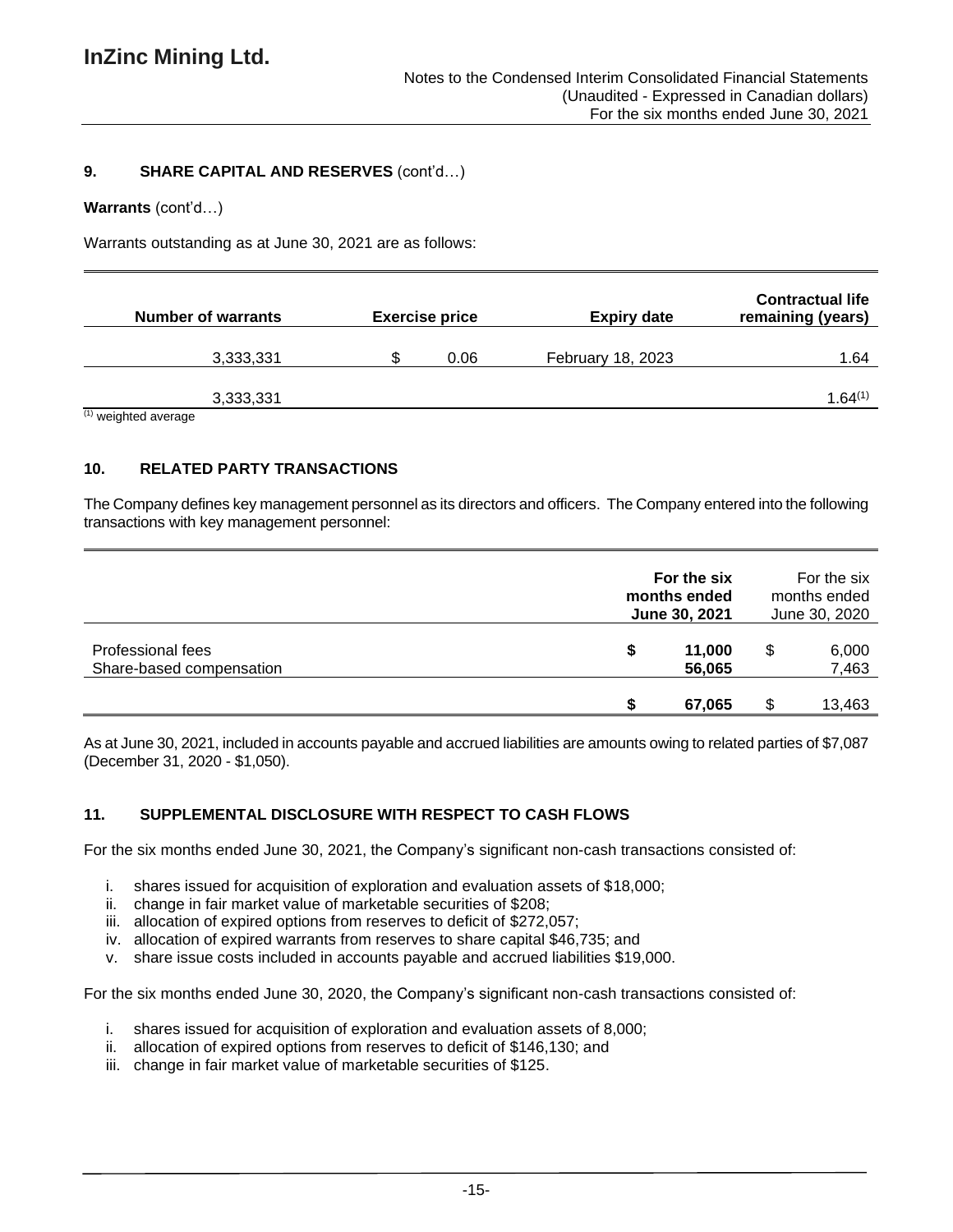# **12. SEGMENTED INFORMATION**

The Company operates in one industry segment being the acquisition and exploration of mineral exploration and evaluation assets. The total assets attributable to the geographical locations relate primarily to exploration and evaluation assets and are all located as follows:

| June 30, 2021                            |   | <b>United States</b> | Canada  | Total   |
|------------------------------------------|---|----------------------|---------|---------|
| Exploration and evaluation assets        | S | ۰                    | 271.763 | 271,763 |
| December 31, 2020                        |   | United States        | Canada  | Total   |
| <b>Exploration and evaluation assets</b> |   | 394,127              | 218,763 | 612,890 |

## **13. FINANCIAL INSTRUMENTS AND RISK MANAGEMENT**

Financial instruments measured at fair value are classified into one of three levels in the fair value hierarchy according to the relative reliability of the inputs used to estimate the fair values. The three levels of the fair value hierarchy are:

- Level 1 Unadjusted quoted prices in active markets for identical assets or liabilities;
- Level 2 Inputs other than quoted prices that are observable for the asset or liability either directly or indirectly; and
- Level 3 Inputs that are not based on observable market data.

Marketable securities are measured at fair value using level 1 inputs. The fair value of cash, receivables, reclamation deposits, and accounts payable and accrued liabilities approximates their carrying values.

#### **Financial risk factors**

The Company is exposed to a variety of financial risks by virtue of its activities including credit, liquidity, interest rate, foreign currency, and price risk.

#### Credit risk

The Company is exposed to industry credit risks arising from its cash holdings and receivables. The Company manages credit risk by placing cash with major Canadian financial institutions. The Company's receivables are due from the Federal Government of Canada. Management believes that credit risk related to these amounts is nominal.

#### Liquidity risk

Liquidity risk is the risk that the Company will not have sufficient funds to meet its financial obligations when they are due. To manage liquidity risk, the Company reviews additional sources of capital and financing to continue its operations and discharge its commitments as they become due.

#### Interest rate risk

Interest rate risk is the risk that the fair value of future cash flows of a financial instrument will fluctuate because of changes in market interest rates. The Company is not exposed to interest rate risk as it does not have any significant financial instruments with interest rates, with the exception of cash. Interest earned on cash is based on prevailing bank account interest rates, which may fluctuate. A 1% change in interest rates would result in a nominal difference for the six months ended June 30, 2021.